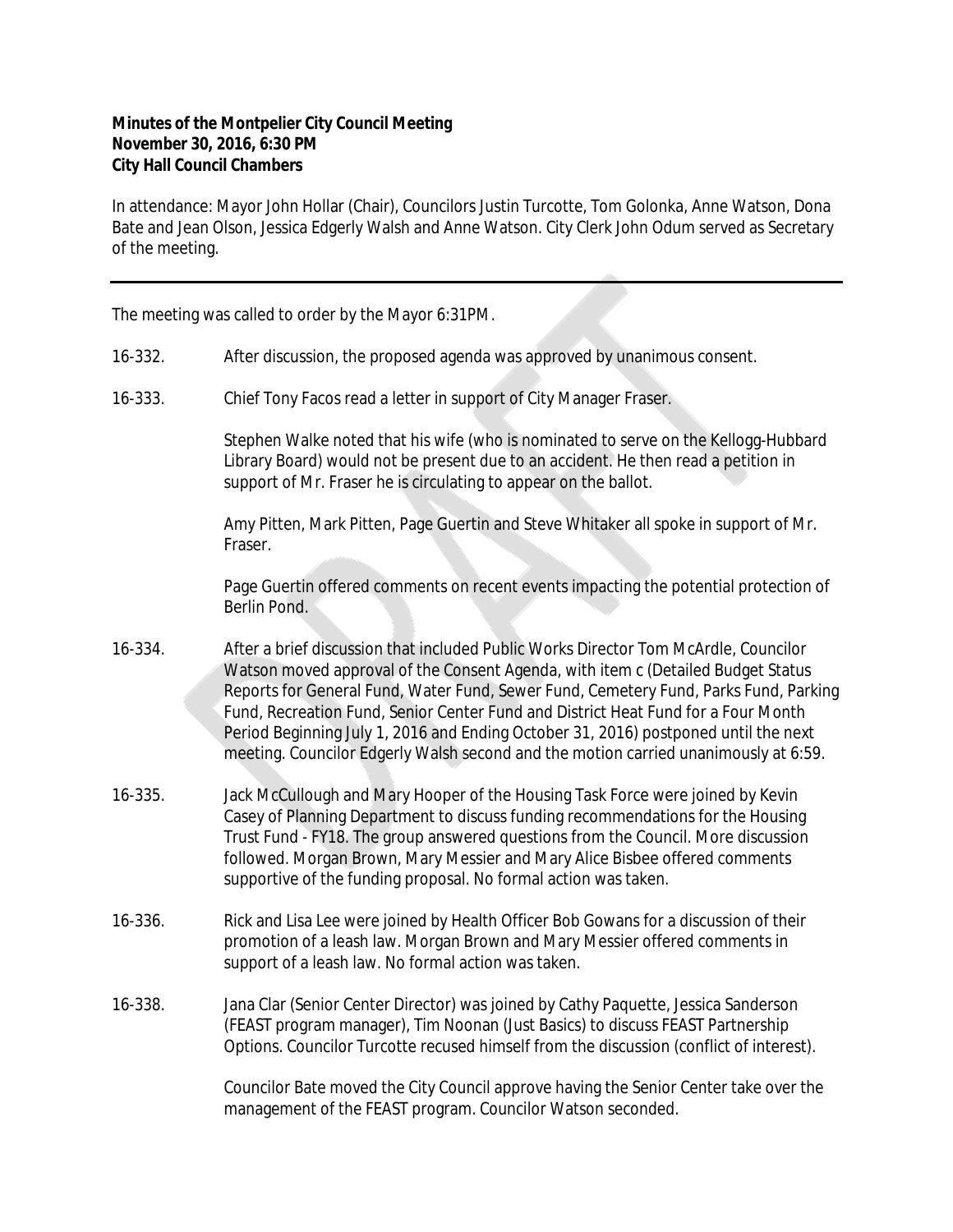After some discussion, Councilor Edgerly Walsh moved the motion be amended to add the phrase "with the understanding that the change of city role would not have an impact on property taxes." Councilor Olson seconded. Further discussion followed, before the motion to amend passed 4-2 (Councilors Golonka and Bate opposed, Councilors Olson, Watson, and Edgerly Walsh joined by the Mayor in voting aye).Councilor Watson seconded.

After more discussion, the underlying motion passed as amended 4-2 (Councilors Golonka and Bate opposed, Councilors Olson, Watson, and Edgerly Walsh joined by the Mayor in voting aye). Morgan Brown offered comments in support of the motion after passage.

16-341. Councilor Turcotte returned to the meeting. Paco Aumand, Director of the Central Vermont Public Service Authority, was joined by Doug Hoyt and Kim Cheney from the CVPSA board, and Chief Facos. Councilor Golonka introduced the topic. Discussion followed.

Comments were offered by Steve Whitaker who voiced concerns.

Councilor Watson made the following motion:" it is the Council's intent to move forward with ceding dispatch to CVPSA, details about the ceding document to be identified later." Councilor Turcotte seconded. After further discussion, the motion carried unanimously at 9:18PM.

Danielle Frattini spoke to staff's concerns about the CVPSA.

The Mayor called a recess at 9:32. Councilor Golonka left the meeting, which reconvened at 9:38.

16-343. A proposal to make Montpelier a "Sanctuary City" was introduced by the Mayor. Chief Facos joined the discussion. Peter Thoms offered comments in support. Assistant City Manager Jessie Baker participated.

> Councilor Watson moved adoption of the resolution for Sanctuary City status, with the addition of the phrase "or religious affiliation" after the phrase "immigration status" in the paragraph beginning "now be it resolved." Councilor Turcotte seconded. The motion carried unanimously at 9:59.

- 16-339. Mike Miller and Kevin Casey of the Planning & Development Department offered a power point presentation reporting on the status, activities and needs of the department. Discussion followed. No formal action was taken.
- 16-340. Councilor Watson acting as Chair (as the Mayor had stepped out briefly) introduced the Public Works Department update, presented (also via power point) by Director Tom McArdle. Assistant Manager Jessie Baker participated in the ensuing discussion. No formal action was taken.
- 16-345. Councilor Bate offered thanks to the Council for the support of the Central Vermont